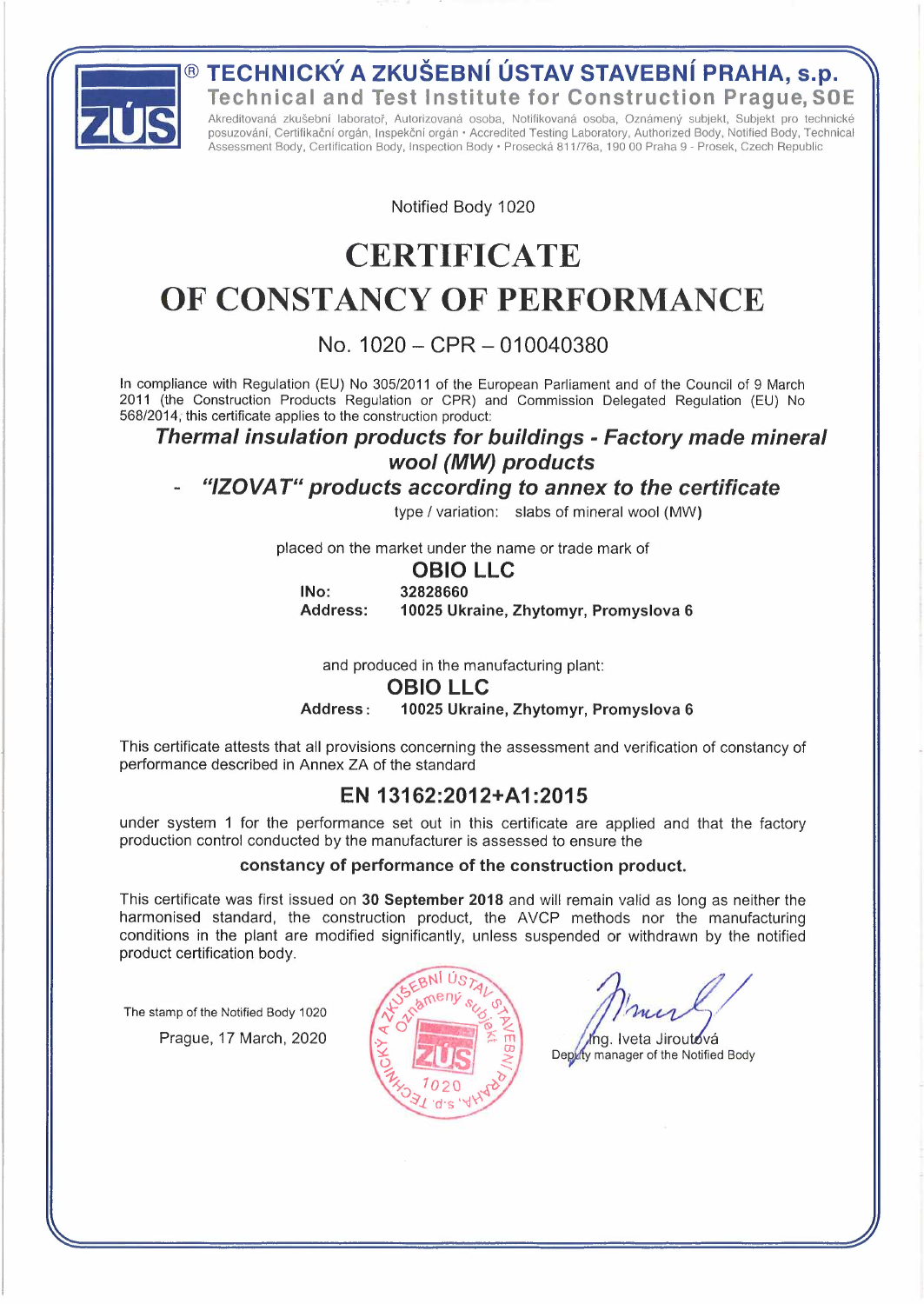

**Technical and Test Institute for Construction Prague,SOE**

**ECHNICKÝ A ZKUŠEBNÍ ÚSTAV STAVEBNÍ PRAHA, s.p.**<br>Technical and Test Institute for Construction Prague, SO<br>Akreditovaná zkušební laboratoř, Autorizovaná osoba, Notifikovaná osoba, Oznámený subjekt, Subjekt pro technic<br>Posuz Akreditovaná zkušební laboratoř, Autorizovaná osoba, Notifikovaná osoba, Oznámený subjekt, Subjekt pro technické posuzování, Certifikační orgán, Inspekční orgán • Accredited Testing Laboratory, Authorized Body, Notified Body, Technical Assessment Body, Certification Body, lnspection Body· Prosecká 811/76a, 190 <sup>00</sup> Praha <sup>9</sup> - Prosek, Czech Republic

#### **Annex to the certificate of constancy of performance No. <sup>1020</sup> - CPR - <sup>010040380</sup>**

Table No. 1: List of assessed "IZOVAT" products

| No.            | <b>Trade name</b>                                                                                                   | <b>Thickness</b><br>[mm] | <b>Reaction to fire class</b><br>ČSN EN 13501-1+A1 |
|----------------|---------------------------------------------------------------------------------------------------------------------|--------------------------|----------------------------------------------------|
| $\mathbf{1}$   | Izovat 30                                                                                                           | $50 - 300$               | A <sub>1</sub>                                     |
| 2              | Izovat 40                                                                                                           | $50 - 300$               | A1                                                 |
| 3              | Izovat 45<br>Izovat 45 FG                                                                                           | $50 - 300$               | A1                                                 |
| 4              | Izovat 50<br>Izovat 50 FG                                                                                           | $50 - 300$               | A <sub>1</sub>                                     |
| 5              | <b>Acousticwool Sonet</b>                                                                                           | $50 - 300$               | A <sub>1</sub>                                     |
| 6              | Izovat LR 30                                                                                                        | $50 - 500$               | A1                                                 |
| $\overline{7}$ | Izovat 65<br>Izovat 65 FG                                                                                           | $50 - 300$               | A <sub>1</sub>                                     |
| 8              | Izovat 70<br>Izovat 70 FG                                                                                           | $50 - 300$               | A1                                                 |
| $\hbox{9}$     | Izovat 75 L<br>Izovat 75 LF<br>Izovat 75 LF P                                                                       | $50 - 500$               | A1                                                 |
| 10             | Izovat 80<br>Izovat 80 FG<br>Izovat 80 P                                                                            | $40 - 300$               | A1                                                 |
| 11             | Acousticwool Sonet P                                                                                                | $40 - 300$               | A1                                                 |
| 12             | Izovat 80 L<br>Izovat 80 L P<br>Izovat 80 LF<br>Izovat 80 LF P                                                      | $50 - 500$               | A <sub>1</sub>                                     |
| 13             | Izovat 90<br>Izovat Fasad 7,5<br>Izovat 90 FG<br>Izovat 90 P                                                        | $30 - 270$               | A <sub>1</sub>                                     |
| 14             | Izovat 90 L<br>Izovat 90 L P<br>Izovat 90 LF<br>Izovat 90 LF P                                                      | $50 - 500$               | A1                                                 |
| 15             | Izovat 90 sandwich                                                                                                  | $50 - 270$               | A1                                                 |
| 16             | Izovat 100<br>Izovat Fasad 10<br>Izovat Roof R30<br>Izovat 100 FG<br>Izovat 100 Fil<br>Izovat 100 V<br>Izovat 100 P | $20 - 270$               | A <sub>1</sub>                                     |
| 17             | Izovat 100 sandwich                                                                                                 | $50 - 240$               | A1                                                 |
| 18             | Izovat 100 L<br>Izovat 100 L P<br>Izovat 100 LF<br>Izovat 100 LF P                                                  | $50 - 500$               | A <sub>1</sub>                                     |
| 19             | Izovat 105 sandwich                                                                                                 | $50 - 230$               | A1                                                 |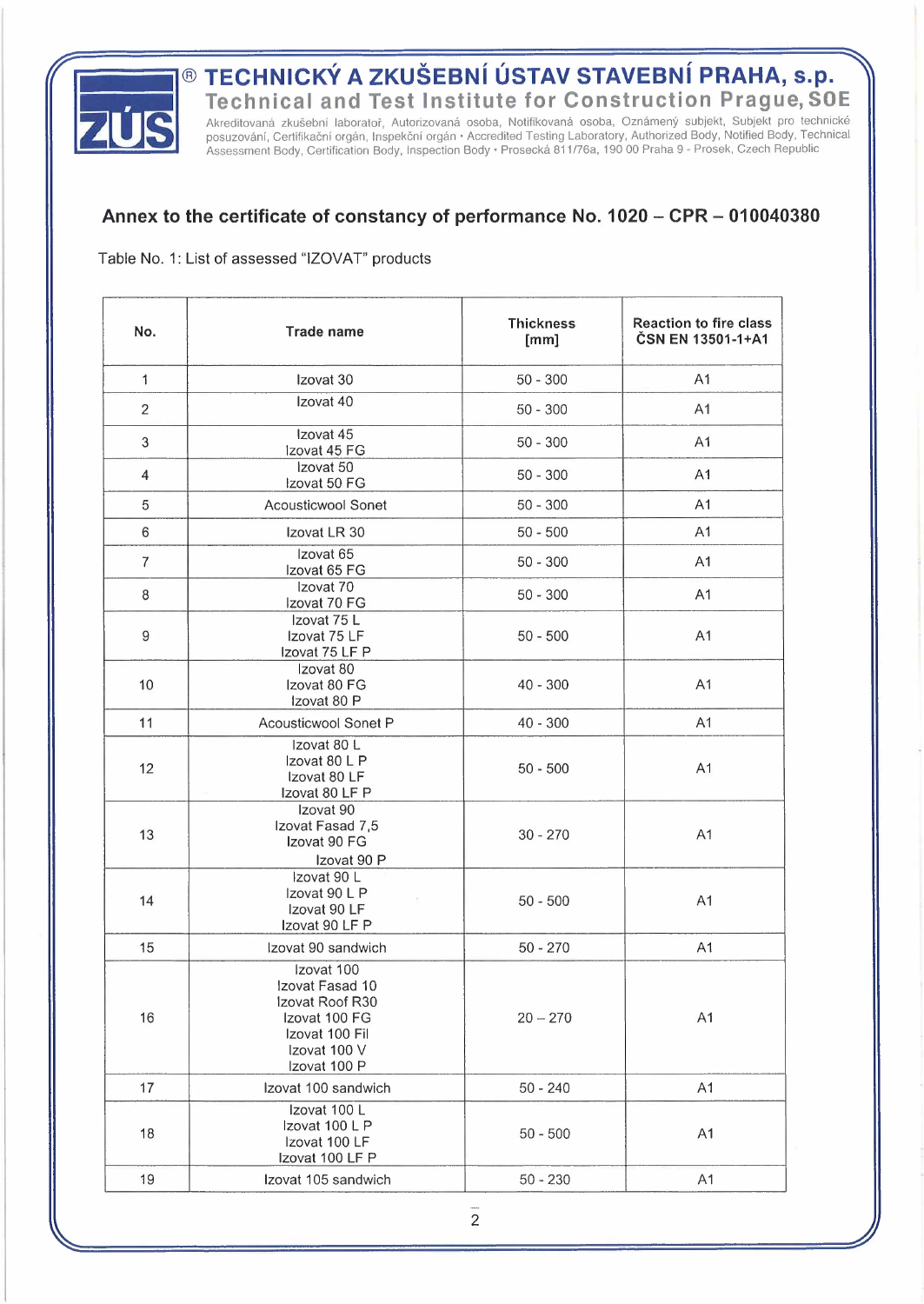

## ® **TECHNICKÝ A ZKUŠEBNÍ ÚSTAV STAVEBNÍ PRAHA, s.p.**

**Technical and Test Institute for Construction Prague,SOE** 

Akreditovaná zkušební laboratoř, Autorizovaná osoba, Notifikovaná osoba, Oznámený subjekt, Subjekt pro technické posuzování, Certifikační orgán, Inspekční orgán• Accredited Testing Laboratory, Authorized Body, Notified Body, Technical Assessment Body, Certification Body, lnspection Body • Prosecká 811 /76a, 190 00 Praha 9 - Prosek, Czech Republic

| 20 | Izovat 110<br>Izovat Roof R35<br>Izovat 110 FG<br>Izovat 110 Fil<br>Izovat 110 Wed<br>Izovat 110 Inc<br>Izovat 110 TR<br>Izovat 110 P | $20 - 220$ | A <sub>1</sub> |
|----|---------------------------------------------------------------------------------------------------------------------------------------|------------|----------------|
| 21 | Izovat Acoustic Floor R15                                                                                                             | $20 - 30$  | A <sub>1</sub> |
| 22 | Izovat Acoustic Floor R20                                                                                                             | $20 - 30$  | A <sub>1</sub> |
| 23 | Izovat Acoustic Floor                                                                                                                 | $20 - 220$ | A <sub>1</sub> |
| 24 | Izovat 110 sandwich                                                                                                                   | $50 - 220$ | A <sub>1</sub> |
| 25 | Izovat 110 L<br>Izovat 110 L P<br>Izovat 110 LF<br>Izovat 110 LF P                                                                    | $50 - 500$ | A <sub>1</sub> |
| 26 | Izovat 115<br>Izovat 115 FG<br>Izovat 115 P                                                                                           | $20 - 210$ | A1             |
| 27 | Izovat 115 R40<br>Izovat Fasad 12<br>Izovat Roof R40                                                                                  | $80 - 210$ | A <sub>1</sub> |
| 28 | Izovat 115 sandwich                                                                                                                   | $50 - 210$ | A <sub>1</sub> |
| 29 | Izovat 115 L<br>Izovat 115 L P<br>Izovat 115 LF<br>Izovat 115 LF P                                                                    | $50 - 500$ | A <sub>1</sub> |
| 30 | Izovat 120<br>Izovat 120 FG<br>Izovat 120 Wed<br>Izovat 120 Inc<br>Izovat 120 P                                                       | $20 - 200$ | A1             |
| 31 | <b>Acousticwool Sonet F</b>                                                                                                           | $20 - 200$ | A <sub>1</sub> |
| 32 | Izovat 120 sandwich                                                                                                                   | $50 - 200$ | A <sub>1</sub> |
| 33 | Izovat 120 L<br>Izovat 120 L P<br>Izovat 120 LF<br>Izovat 120 LF P                                                                    | $50 - 500$ | A <sub>1</sub> |
| 34 | Izovat 125<br>Izovat Fasad 15<br>Izovat 125 FG<br>Izovat 125 P                                                                        | $20 - 190$ | A1             |
| 35 | Izovat 125 sandwich                                                                                                                   | $50 - 190$ | A <sub>1</sub> |
| 36 | Izovat 125 L<br>Izovat 125 L P<br>Izovat 125 LF<br>Izovat 125 LF P                                                                    | $50 - 500$ | A <sub>1</sub> |
| 37 | Izovat 130<br>Izovat 130 FG<br>Izovat 130 P                                                                                           | $20 - 180$ | A <sub>1</sub> |
| 38 | Izovat 135<br>Izovat 135 FG<br>Izovat 135 P                                                                                           | 20 - 180   | A1             |